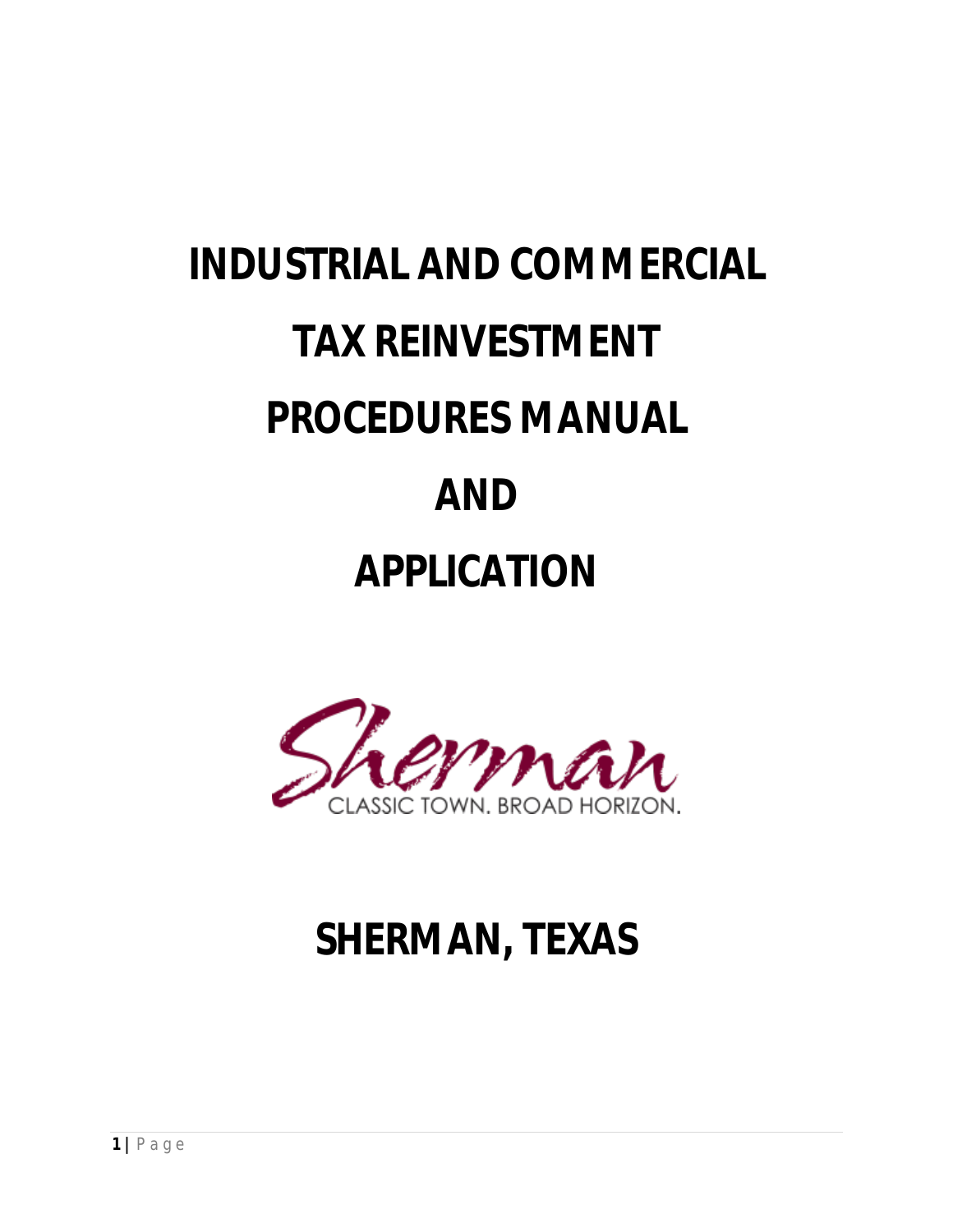# **TABLE OF CONTENTS**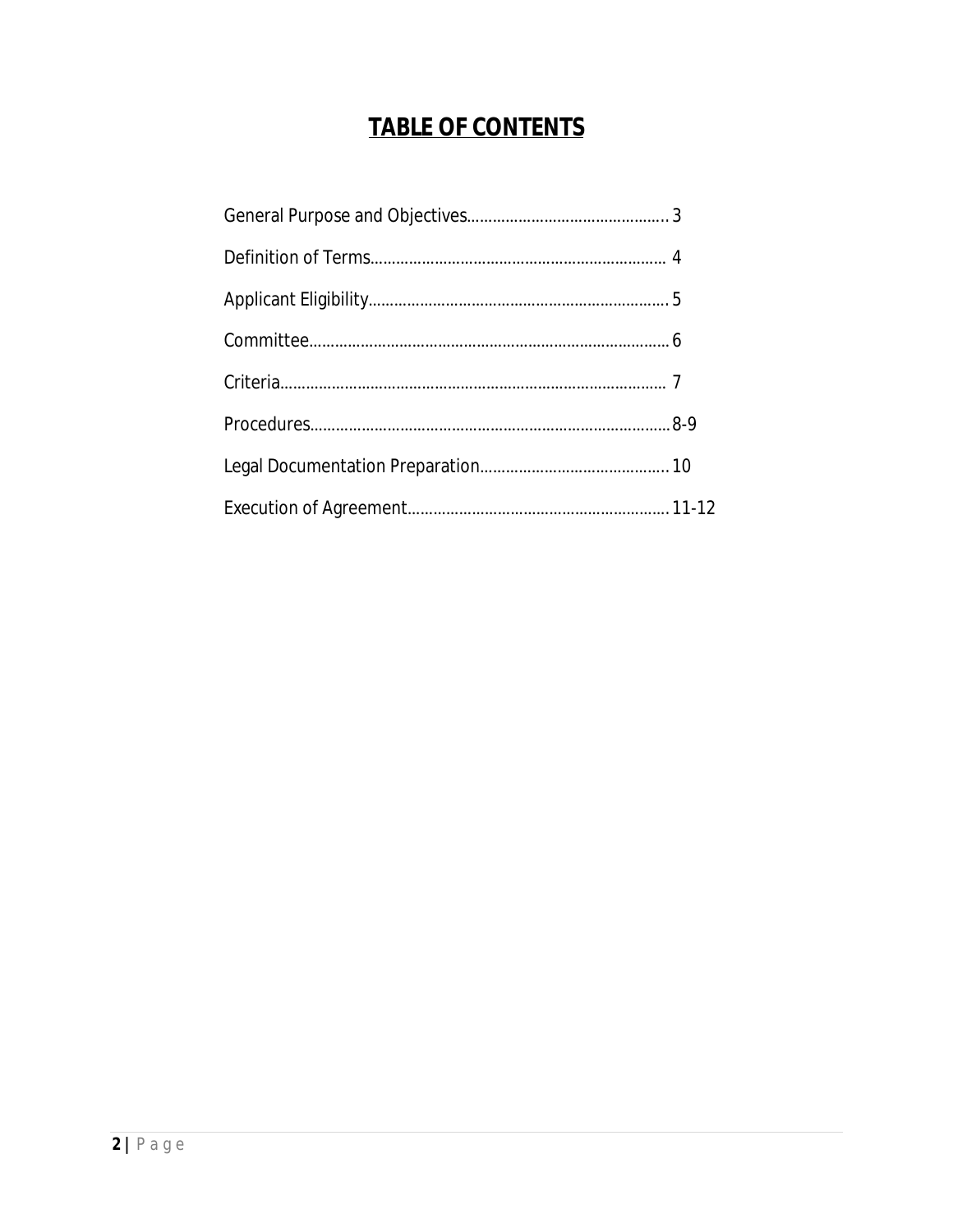# **GENERAL PURPOSE AND OBJECTIVES**

The City of Sherman is committed to the promotion of high quality development in all parts of the City and to an ongoing improvement in the quality of life for its citizens. As these objectives are generally served by the enhancement and expansion of the local economy, the City of Sherman will, on a case-by-case basis, give consideration to providing tax abatement as a stimulation for economic development in Sherman. It is the policy of the City of Sherman that said consideration will be provided in accordance with the procedures and criteria outlined in this document. Nothing herein shall imply or suggest that the City of Sherman is under any obligation to provide tax abatement to any applicant. All applicants shall be considered on a case-by-case basis.

The following process shall pertain to review of tax abatement requests for the City of Sherman only. The City of Sherman shall not be responsible for providing information to or seeking responses from other taxing entities on the behalf of any applicant.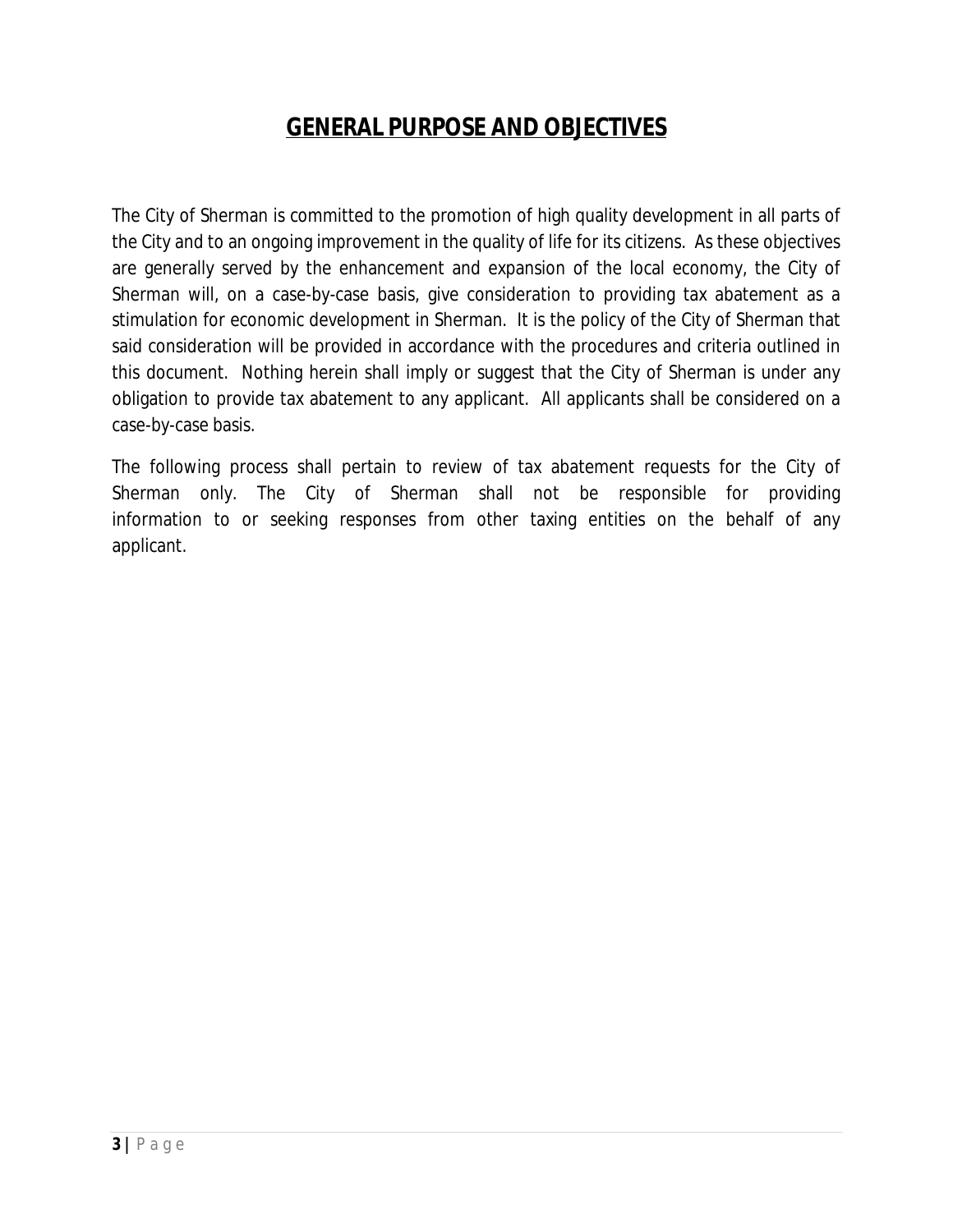# **DEFINITION OF TERMS**

Act – The Property Redevelopment and Tax Abatement Act, Texas Tax Code Ann. 312.001, et seq., as amended from time to time.

**Agreement** – A contractual agreement between a property owner and/or lessee and taxing entity for the purpose of tax abatement.

**Applicant** – An owner of real property located in a reinvestment zone who requests tax abatement in accordance with these guidelines.

**Economic Life** – The number of years a property improvement is expected to be in service in a facility.

**Depreciation** – reduction in the appraised and or taxable value (before abatement), of an asset with the passage of time.

**Expansion** – The addition or enlargement of buildings, structures, fixed machinery or equipment for the purposes of increasing production capacity.

**Facility** – Property improvements completed or in the process of construction which together comprise an integral whole.

**Modernization** – The replacement and upgrading of existing facilities which increases the productive input or output, updates the technology, or substantially lowers the unit cost of the operation. Modernization may result from the construction, alteration, or installation of buildings, structures, fixed machinery or equipment. It shall not be for the purpose of reconditioning, refurbishing or repairing.

**New Facility** – A property previously undeveloped that is placed into service by means other than or in conjunction with expansion or modernization.

**Reinvestment Zone** – An area designated in accordance with the Act by the City of Sherman, or if outside the city limits of Grayson County. Only property in a Reinvestment Zone is eligible for tax abatement.

**Total Facility** – All buildings and structures including fixed machinery and equipment at the site(s) where the "abatement facility" is located.

# **APPLICANT ELIGIBILITY**

A Facility may be eligible for abatement if it is located in a Reinvestment Zone.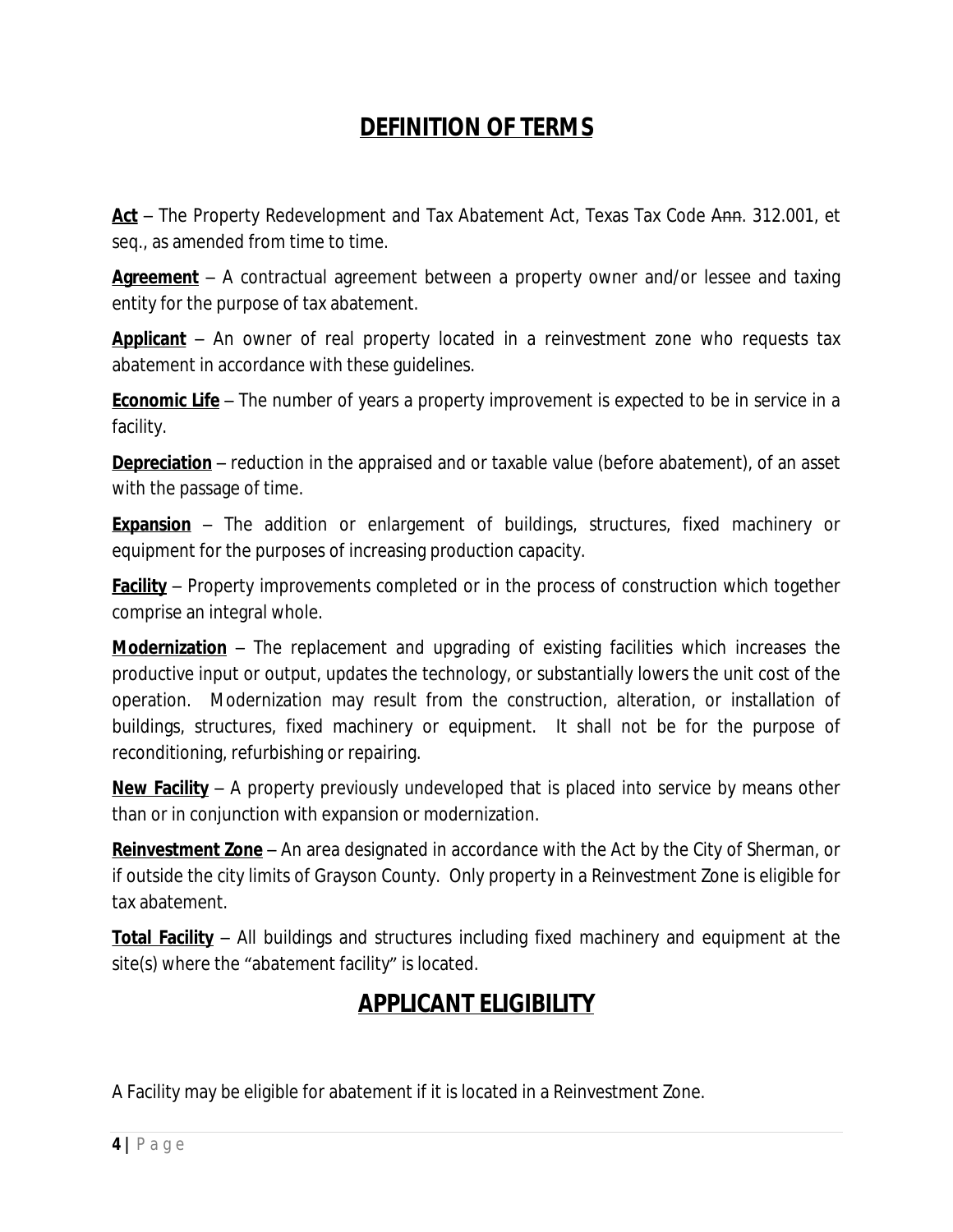As provided in the Act, abatement may only be granted for the value of eligible property subsequent to and listed in an abatement agreement between the taxing entity and the property owner and lessee (if required), subject to such limitations as the taxing entity may require.

Abatement may be granted for new facilities and improvements to existing facilities for purposes of modernization or expansion.

Eligible Property – Abatement may be extended to the value of real and tangible personal property for both new facilities and structures, and for the expansion or modernization of existing facilities and structures that are reasonably likely as a result of being granted abatement to contribute to the retention or expansion of primary employment or to attract major investment in the reinvestment zone that would be a benefit to the property and that would contribute to the economic development within the City of Sherman.

Ineligible Property – The following types of property shall be fully taxable and ineligible for abatement: : land, existing improvements, real property and tangible personal property used primarily to provide retail sales or services to the public, real property used for residential purposes, real property with a productive life of less than 10 years, tangible personal property that the Grayson Central Appraisal District classifies as inventory or supplies, real or tangible personal property located in the reinvestment zone prior to the effective date of the tax abatement agreement, or any other property for which abatement is not allowed by law.

Owned/Leased Facilities – If a leased facility is granted an abatement, the agreement shall be executed with the lessor and the lessee. Further constraints will be considered under any lease hold facility.

Value and Term of Abatement – Upon determination that a Tax Abatement should be offered to the applicant, the value and terms of the abatement to be considered will be up to ten (10) years and up to 100% abatement including the construction period as provided by Texas State Law.

Required Investment – Generally, a project must include at least \$5,000,000 in investment to be considered for a tax abatement.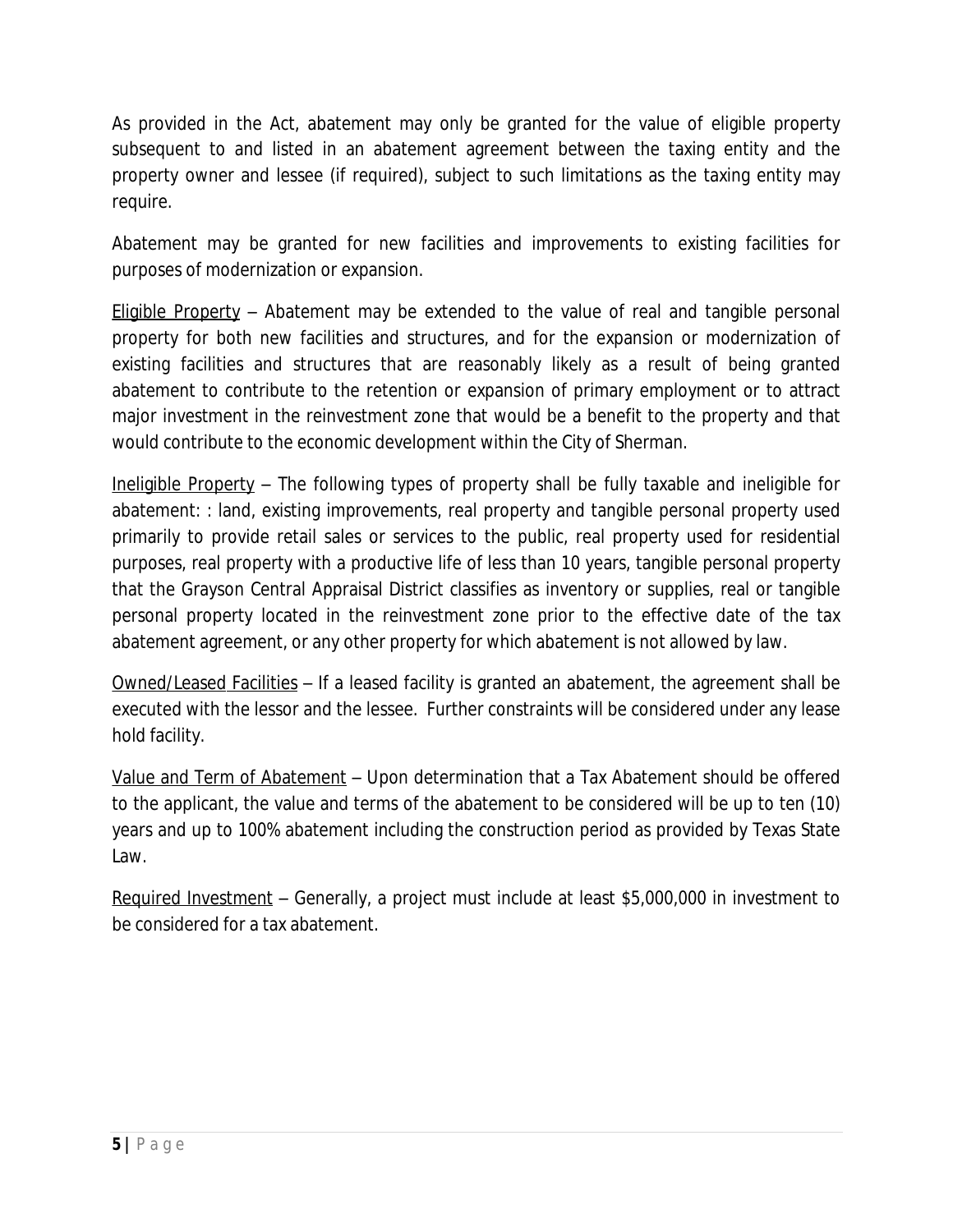### **COMMITTEE**

The Tax Reinvestment Committee may be convened on a case-by-base basis to advise the City Council on an application for a tax abatement, or to include a certain geographic area in a Reinvestment Zone.

# **CRITERIA**

Any request for tax abatement shall be evaluated based upon a subjective review of the following criteria which each applicant may be requested to address in narrative format:

#### Employment Impact

How many jobs will be brought to Sherman?

What types of jobs will be created?

List the number of jobs by class that will be created and the wage range of each class of job.

What will the total annual payroll be? Include current and increase factors.

Expectation for jobs filled by transfers from other company locations vs. locally-filled jobs.

#### Fiscal Impact

How much real and personal property will be added to the tax rolls, in square footage and in estimated value?

What is the economic life of the personal property?

What is the expected depreciation of the taxable value of the real and personal property?

How much direct sales tax will be generated for the City of Sherman during construction and after operations have commenced?

How will this project affect existing businesses and/or office facilities?

What infrastructure construction would be required?

What is the total annual operating budget of this facility projected to be? (For expansion, state current and projected increase.)

What is the estimated water use?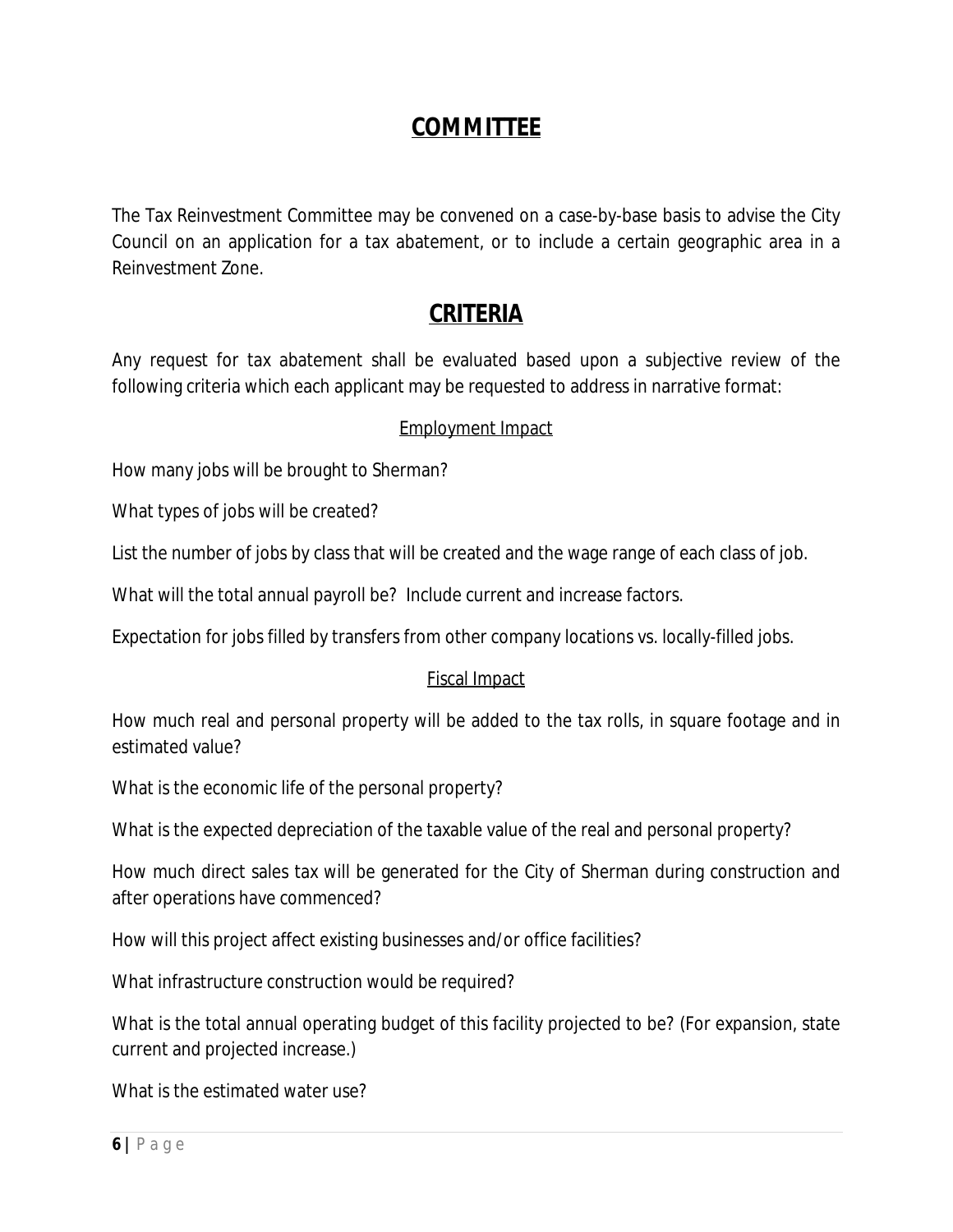#### Community Impact

What effect would the project have on the local housing market?

How compatible is the project with the City's Comprehensive Plan?

What environmental impact, if any, will be created by the project?

# **PROCEDURES**

Any person, partnership, organization, corporation or other entity desiring that the City of Sherman consider providing tax abatement to encourage location of operations within the city limits of Sherman may be required to comply with the following procedural guidelines. Nothing within these guidelines shall imply or suggest that Sherman be under any obligation to provide a tax abatement in any amount of value to any applicant.

- 1. Preliminary Application Steps. The Applicant may be required to submit a written request to the attention of the City Manager, City of Sherman, Texas, 220 W. Mulberry Street, Sherman, TX 75090. The request should include all necessary information to evaluate the request, and should contain the following information, if required:
	- A. Applicant shall submit an "Application for Tax Abatement."
	- B. Applicant shall address all criteria questions outlined in Section II in narrative form.
	- C. Applicant shall prepare a survey map showing the precise location of the property, all roadways within five hundred (500) feet of the site, all existing land uses and zoning within five hundred (500) feet of the site, and the kind, number and location of all proposed improvements.
	- D. City may request applicant to provide substantiation of the economic feasibility of the overall project to assist in determining the long-term benefit to the City.
	- E. A complete legal description shall be provided.
	- F. Applicant shall complete all forms and information detailed in Items A through B above and submit them to the City of Sherman or the Sherman Economic Development Corporation (SEDCO).

Once a request has been submitted to the City Manager, it shall be regarded as public information and will be available for inspection by the public as allowed by the Texas Public Information Act. Any proprietary information included as a part of the request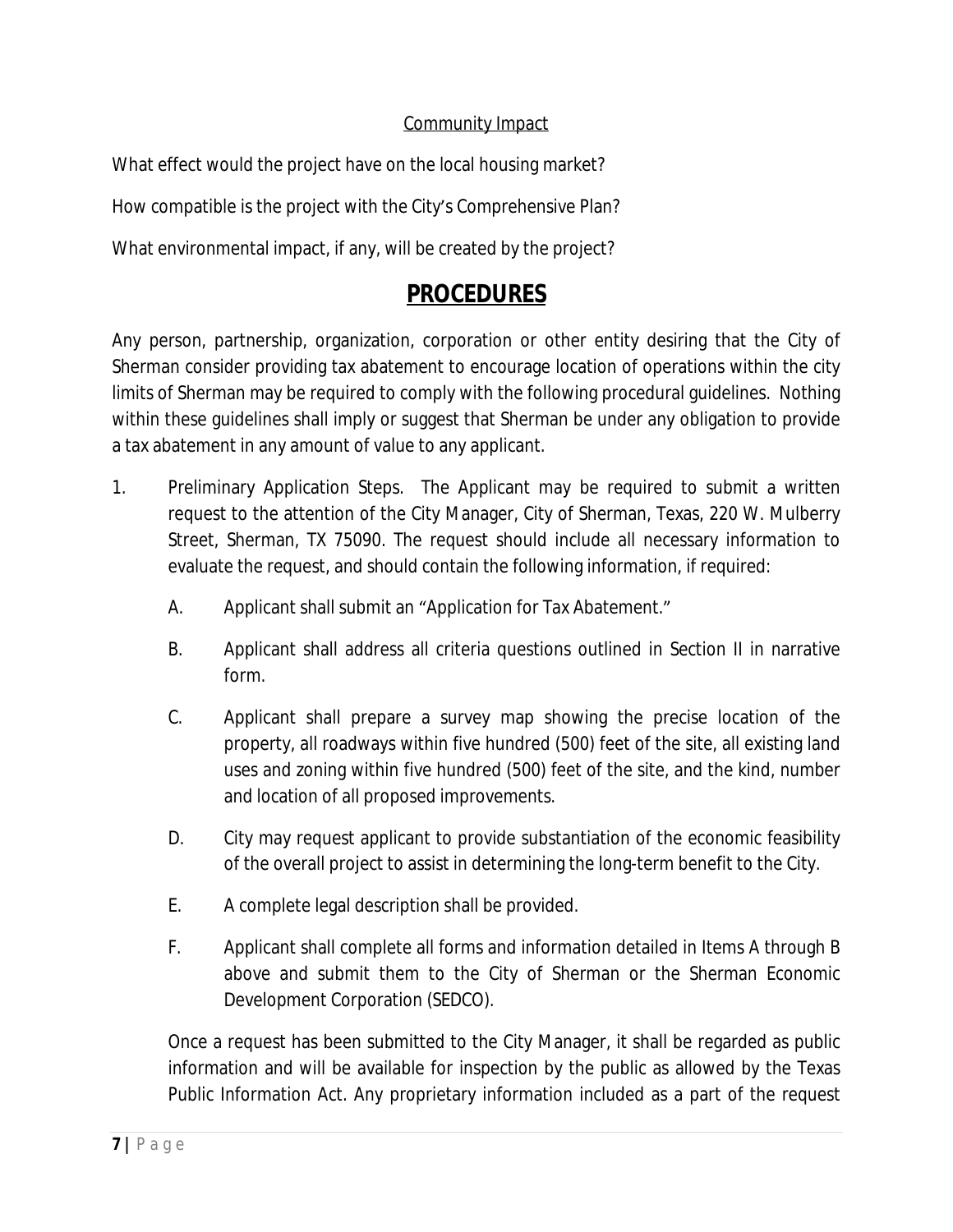should be so indicated, marked in advance and supplied in such a manner to be readily separated from the remainder of the materials.

2. All information in the application package detailed above will be reviewed for completeness and accuracy. Additional information may be required as needed.

Applicant may be asked to meet with representatives of the City and SEDCO to discuss the details of the application and prepare it for a presentation of proposal to the Tax Reinvestment Committee. These meetings are held in confidence.

3. The representatives of each taxing entity are responsible for requesting this item be placed on their respective agendas for discussion.

If the Applicant's facility is not in a Reinvestment Zone, the City of Sherman's representatives will propose an ordinance to the City Council, designating the Tax Reinvestment Zone and approving the terms of percentage and duration of tax abatement. If the Applicant is located outside the Sherman city limits, and is within Grayson County, the Tax Reinvestment Zone would be designated by Grayson County.

The governing bodies of the Sherman Independent School District, Grayson College, and Grayson County may consider participation in the tax abatement agreement between the City of Sherman and the Applicant.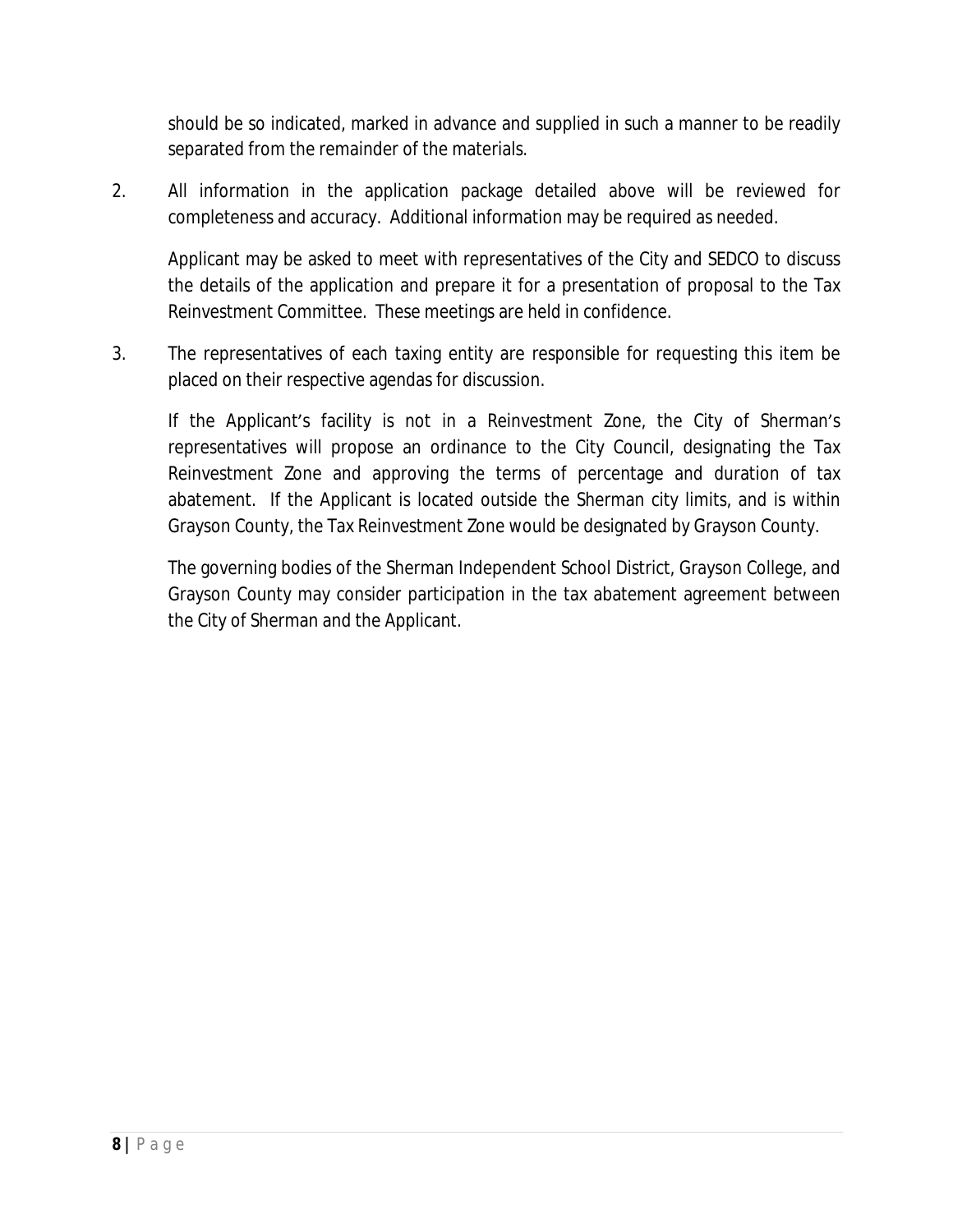# **LEGAL DOCUMENTATION PREPARATION**

The governing body eligible for initiating the designation of the Reinvestment Zone (City or County) will be responsible for drafting the proposed agreement pursuant to the approved Tax Abatement, as well as all collateral documentation.

The legal document is to include the following:

- 1. Estimated value of expansion or new construction to be abated.
- 2. Percent of value to be abated each year.
- 3. Commencement date and the termination date of abatement.
- 4. Proposed use of the facility, nature of construction, time schedule, map, property description and improvements list as provided in the application.
- 5. Contractual obligations in the event of default, violation of terms or conditions, delinquent taxes, recapture and administration.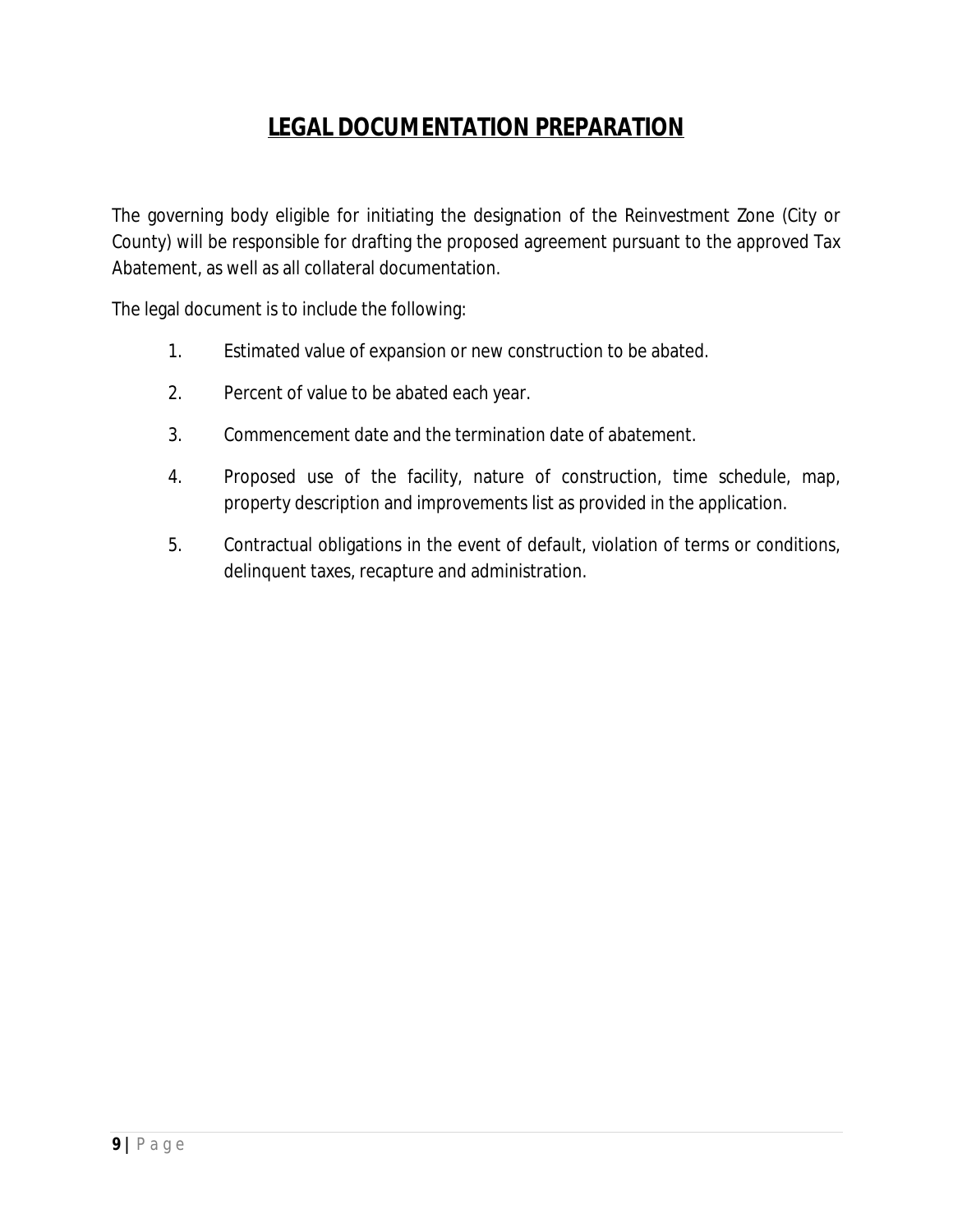# **EXECUTION OF AGREEMENT**

#### **TAX REINVESTMENT ZONE INDUSTRIAL AND COMMERCIAL APPLICATION**

#### **SECTION I**

| 1. | Property Owner:                                                                     |                  |                                                                                                                      |  |  |  |
|----|-------------------------------------------------------------------------------------|------------------|----------------------------------------------------------------------------------------------------------------------|--|--|--|
|    | <b>Mailing Address:</b>                                                             |                  | <u> 1989 - Johann Stoff, amerikansk politiker (d. 1989)</u>                                                          |  |  |  |
|    |                                                                                     |                  |                                                                                                                      |  |  |  |
| 2. |                                                                                     |                  |                                                                                                                      |  |  |  |
|    | <u> 2008 - Jan Barnett, amerikansk politik (d. 1888)</u><br><b>Mailing Address:</b> |                  |                                                                                                                      |  |  |  |
|    |                                                                                     |                  |                                                                                                                      |  |  |  |
| 3. | Physical Property Address: 2008. 2009. [2010] Physical Property Address:            |                  |                                                                                                                      |  |  |  |
| 4. | Property Legal Description (include as an attachment with metes and bounds)         |                  |                                                                                                                      |  |  |  |
| 5. | Property is located within:                                                         | City of Sherman? |                                                                                                                      |  |  |  |
|    |                                                                                     | Sherman I.S.D.?  |                                                                                                                      |  |  |  |
|    |                                                                                     | Grayson County?  |                                                                                                                      |  |  |  |
| 6. | Description of Project:                                                             |                  | <u> 1989 - Johann John Stone, markin film yn y sefydlu y brenin y mae y ddysgwyr y gynnwys y gynnwys y gynnwys y</u> |  |  |  |
|    |                                                                                     |                  |                                                                                                                      |  |  |  |
|    |                                                                                     |                  |                                                                                                                      |  |  |  |
| 7. | Date of projected occupation of project/initiation of operations:                   |                  |                                                                                                                      |  |  |  |
| 8. | Narrative response to criteria questions in Section II of application?              |                  |                                                                                                                      |  |  |  |
|    | (Yes or No, and include attachment)                                                 |                  |                                                                                                                      |  |  |  |